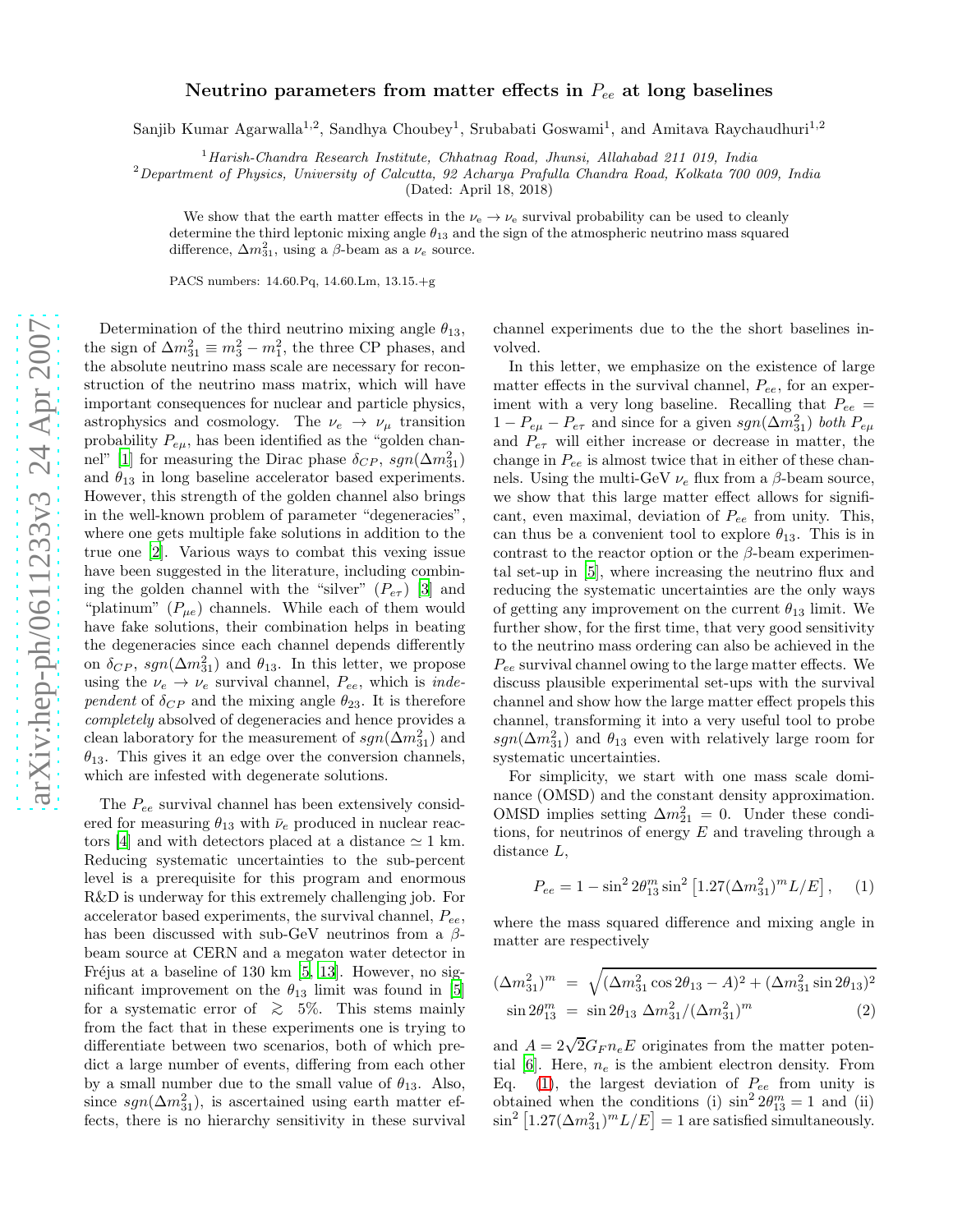The first condition is achieved at resonance which is obtained for  $A = \Delta m_{31}^2 \cos 2\theta_{13}$ . This defines the resonance energy as,  $E_{res} = \Delta m_{31}^2 \cos 2\theta_{13}/2\sqrt{2}G_F n_e$ . The second condition gives the energy where the  $(\Delta m_{31}^2)^m$  driven oscillatory term is maximal,

$$
E_{max}^m = \frac{1.27(\Delta m_{31}^2)^m L}{(2p+1)\pi/2}, \, p = 0, 1, 2. \tag{3}
$$

Maximum matter effect is obtained when  $E_{res} = E_{max}^m$ [\[7\]](#page-3-7), which gives,

<span id="page-1-0"></span>
$$
(\rho L)^{max} = \frac{(2p+1)\pi \ 5.18 \times 10^3}{\tan 2\theta_{13}} \text{ km gm/cc.} \quad (4)
$$

 $\rho$  is the matter density in gm/cc. This is the distance where  $P_{ee} \simeq 0$ . Although both  $E_{res}$  and  $E_{max}^{m}$  depend on the value of  $\Delta m_{31}^2$ , the distance at which we get the maximum matter effect is independent of  $\Delta m_{31}^2$ . However, it is controlled by  $\theta_{13}$  very sensitively. For average earth matter densities obtained using the Preliminary Reference Earth Model (PREM), one can find the typical distances at which the above conditions are satisfied for various values of  $\sin^2 2\theta_{13}$  [\[8](#page-3-8)]. For instance for  $p = 0$  and  $\sin^2 2\theta_{13} = 0.2$  and 0.1, these distances are 7600 km and 10200 km respectively. For higher values of p the distance exceeds the earth's diameter for  $\theta_{13}$  in the current allowed range. Using  $(\rho L)^{max}$  corresponding to the PREM profile, from Eq. [\(4\)](#page-1-0) one can estimate that the condition of maximal matter effects inside the earth's mantle is satisfied only for  $\sin^2 2\theta_{13} \gtrsim 0.09$ .

Under OMSD, the matter conversion probabilites are,  $P_{ex} = Y_{23} \sin^2 2\theta_{13}^m \sin^2 [1.27(\Delta m_{31}^2)^m L/E]$ , where  $Y_{23} = \sin^2 \theta_{23}$  for  $x = \mu$  and  $Y_{23} = \cos^2 \theta_{23}$  for  $x = \tau$ . The maximum matter effect condition in the conversion channels is also given by Eq. [\(4\)](#page-1-0). However, there are suppression factors,  $\sin^2 \theta_{23}$  for  $P_{e\mu}$  and  $\cos^2 \theta_{23}$  for  $P_{e\tau}$ , not present in  $P_{ee}$ . Moreover, since  $P_{ee}$  does not contain  $\theta_{23}$ , the octant ambiguity as well as parameter correlations due to uncertainty in  $\theta_{23}$  are absent. In addition, as mentioned earlier, the  $P_{ee}$  channel does not contain the CP phase,  $\delta_{CP}$ . Both of these remain true in the presence of non-zero  $\Delta m_{21}^2$  [\[9](#page-3-9)]. In our numerical work, we solve the full three flavour neutrino propagation equa-tion assuming the PREM [\[10\]](#page-3-10) profile and keep  $\Delta m_{21}^2$  and  $\sin^2 \theta_{12}$  fixed at their present best-fit values of  $8.0 \times 10^{-5}$  $\rm eV^2$  and 0.31 respectively [\[11](#page-3-11)]. We assume the true value of  $|\Delta m_{31}^2| = 2.5 \times 10^{-3} \text{ eV}^2$ .

In Fig. [1](#page-1-1) we plot  $P_{ee}$  as a function of energy, at four different L and for three values of  $\sin^2 2\theta_{13}$ . The plots confirm that maximal matter effects come at  $L \approx 10000$ km and  $L \simeq 7500$  km for  $\sin^2 2\theta_{13} = 0.1$  and  $0.17$  respectively for the normal hierarchy (NH). For the inverted hierarchy (IH) there is no significant matter effect for  $\nu_e$ . This large difference in the probabilities for NH and IH can be exploited for the determination of  $sgn(\Delta m_{31}^2)$ . Further, since the matter effect is a sensitive function of



<span id="page-1-1"></span>FIG. 1:  $P_{ee}$  in matter plotted versus neutrino energy. Thick (thin) lines are for normal (inverted) hierarchy.



<span id="page-1-2"></span>FIG. 2: Events in 5 years vs.  $\sin^2 2\theta_{13}$  for the normal (dashed line) and inverted (solid line) hierarchy for  $L = 7500$  km and  $\gamma = 500$ . The inset shows the same but for  $\gamma = 250$ .

 $\theta_{13}$  it may also be possible to obtain information on this angle. We can also see that for a given value of  $\sin^2 2\theta_{13}$  $($  ≥ 0.09) and E, the matter effect increases (almost linearly) with  $L$ , until the  $L$  for maximal matter effect is reached, beyond which matter effect falls. For values of  $\sin^2 2\theta_{13} < 0.09$  the condition for maximum matter effect is not met inside the earth's mantle and hence the matter effect and sensitivity to both hierarchy as well as  $\theta_{13}$  increase with L.

In what follows, we will show how, in a plausible experiment, one can use this near-resonant matter effect in the survival channel,  $P_{ee}$ , to constrain  $\theta_{13}$  and  $sgn(\Delta m_{31}^2)$ . Fig. [1](#page-1-1) shows that the requirements for such a program include a  $\nu_e$  beam, baselines of at least a few thousand km and average energies around 6 GeV. The detector should be able to observe  $e^-$  unambiguously at these energies.

Pure  $\nu_e/\bar{\nu}_e$  beams can be produced from completely ionized radioactive ions accelerated to high energy decaying through the beta process in a storage ring, popularly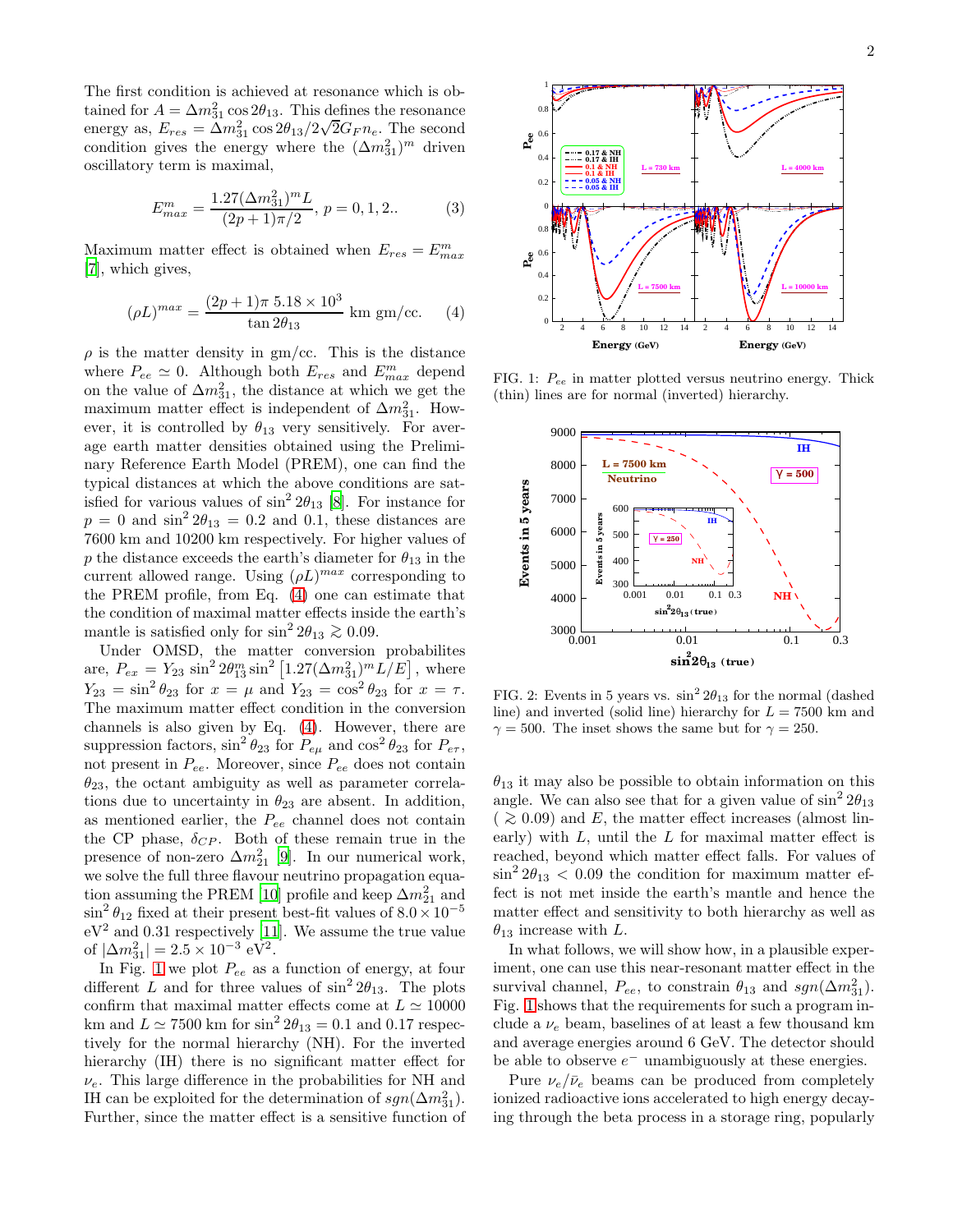known as  $\beta$ -beams [\[12,](#page-3-12) [13,](#page-3-5) [14\]](#page-3-13). The ions considered as possible sources for beta beams are <sup>18</sup>Ne and <sup>8</sup>B for  $\nu_e$ and  ${}^{6}He$  and  ${}^{8}Li$  for  $\bar{\nu}_e$ . The end point energies of  ${}^{6}He$ and  $18Ne$  are  $\sim 3.5$  MeV while for  $8B$  and  $8Li$  this can be larger ∼ 13-14 MeV [\[15\]](#page-3-14). For the Lorentz boost factor  $\gamma = 250(500)$  the <sup>6</sup>He and <sup>18</sup>Ne sources have peak energy around  $\sim 1(2)$  GeV whereas for the <sup>8</sup>B and <sup>8</sup>Li sources the peak occurs at a higher value around  $\sim 4(7)$  GeV. Since the latter is in the ball-park of the energy necessary for near-resonant matter effects as discussed above, we will work with  ${}^{8}B$  ( ${}^{8}Li$ ) as the source ion for the  $\nu_e$  $(\bar{\nu}_e)$  β-beam and  $\gamma = 250$  and 500. A CERN β-beam facility with  $\gamma \simeq 250$  should be possible with the existing SPS, while  $\gamma \leq 500$  could be achieved with upgrades of the existing accelerators. The Tevatron is also being projected as a plausible accelerator for the  $\beta$ -beam.

Water Čerenkov detectors have excellent capability of separating electron from muon events. Since this technology is very well known, megaton water detectors are considered to be ideal for observing  $\beta$ -beams. Such detectors do not have any charge identification capacity. But in a  $\beta$ -beam, the  $\beta^-$  and  $\beta^+$  emitters can be stacked in different bunches and the timing information at the detector can help to identify the  $e^-$  and  $e^+$  events [\[16\]](#page-3-15).

It is well known that there are no beam induced backgrounds for β-beams. In this experimental set-up, the process  $\nu_e \to \nu_\tau \to \tau^- \to e^-$  could mimic the signal. We have checked that the background to signal ratio for these events in the relevant energy range is  $\sim 10^{-2}$  and can be neglected for the disappearance mode.  $e^-$  events from K and  $\pi^-$  decays are also negligible. The atmospheric background can be estimated in the beam off mode and reduced through directional, timing, and energy cuts.

Proposals for megaton water detectors include UNO [\[17\]](#page-3-16) in USA, HyperKamiokande [\[18](#page-3-17)] in Japan and MEM-PHYS [\[19](#page-3-18)] in Europe. If the  $\beta$ -beam is produced at CERN, then baselines in the range 7000-8600 km would be possible at any of the proposed locations for the UNO detector. Likewise, if the  $\beta$ -beam source be at FNAL, then the far detector MEMPHYS would allow for  $L = 7313$  km. HyperKamiokande could also be considered as the far detector and in that case  $L = 10184$ (9647) km if the source be at FNAL (CERN).

For our numerical analysis we use the standard  $\chi^2$ technique with  $\chi^2_{total} = \chi^2_{pull} + \chi^2_{prior}$ , where  $\chi^2_{prior}$  $[(|\Delta m_{31}^2| - |\Delta m_{31}^2(\text{true})|)/\sigma(\Delta m_{31}^2)]^2$ . In  $\chi^2_{pull}$  we consider 2%  $\beta$ -beam flux normalisation error and 2% error for detector systematics which is more conservative than the value of 2% usually considered in current literature [\[5,](#page-3-4) [13\]](#page-3-5). For the full definition of  $\chi^2_{pull}$  and details of our statistical analysis, we refer to [\[20\]](#page-3-19). The prospective "data" is generated at the "true" values of oscillation parameters, assuming 440 kton of fiducial volume for the detector with 90% detector efficiency, threshold of 4 GeV and energy smearing of width 15%. For the  $\nu_e$  β-beam we



<span id="page-2-0"></span>FIG. 3: Sensitivity to hierarchy for  $L = 7500$  (solid line) and 10000 km (dashed line) and  $\gamma = 250$ , as a function of true value of  $\sin^2 2\theta_{13}$ .



<span id="page-2-1"></span>FIG. 4: The upper panel shows the smallest value of true  $\sin^2 2\theta_{13}$  at which normal and inverted hierarchy can be distinguished while the lower panel gives the sensitivity to  $\sin^2 2\theta_{13}$  at various baselines at 90% and  $3\sigma$  C.L., for two values of  $\gamma$ .

have assumed  $1.1 \times 10^{18}$  useful <sup>8</sup>B decays per year and show results for 5 years of running of this beam. The number of events as a function of  $\sin^2 2\theta_{13}$  at  $L = 7500$ km with a  $\gamma = 500 \nu_e \beta$ -beam is shown in Fig. [2](#page-1-2) for NH and IH. The inset in Fig. [2](#page-1-2) shows the number of events in 5 years expected from a lower  $\gamma = 250$ . We have used the neutrino-nucleon interaction cross-sections from [\[21\]](#page-3-20).

In Fig. [3](#page-2-0) we show the sensitivity  $(n\sigma, n = \sqrt{\chi^2})$  of the survival channel to the neutrino mass ordering for  $L = 7500$  and 10000 km and  $\gamma = 250$ . If the true value of  $\sin^2 2\theta_{13} = 0.05$ , then one can rule out the inverted hierarchy at the  $4.8\sigma$  (5.0 $\sigma$ ) level with  $L = 7500$  (10000) km. For  $L = 7500$  (10000) km, the wrong inverted hierarchy can be disfavored at the 90% C.L. if the true value of  $\sin^2 2\theta_{13} > 0.03$  (0.025). The sensitivity improves significantly if we use  $\gamma = 500$  instead of 250, since (i) the flux at the detector increases, and (ii) the flux peaks at E closer to 6 GeV, where we expect largest matter effects